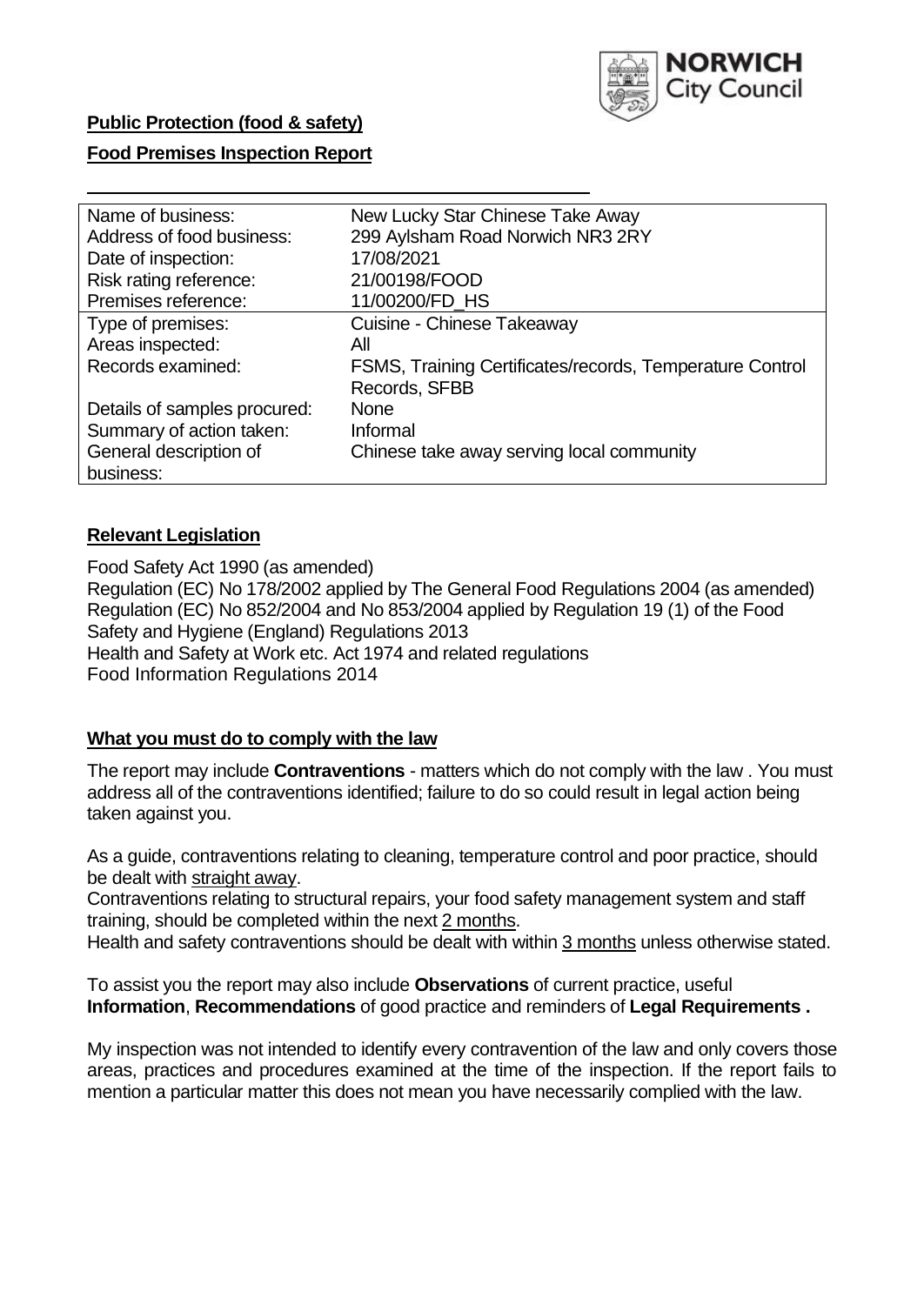# **FOOD SAFETY**

## **How we calculate your Food Hygiene Rating:**

The food safety section has been divided into the three areas which you are scored against for the hygiene rating: 1. food hygiene and safety procedures, 2. structural requirements and 3. confidence in management/control procedures. Each section begins with a summary of what was observed and the score you have been given. Details of how these scores combine to produce your overall food hygiene rating are shown in the table.

| <b>Compliance Area</b>                     |          |    |           | <b>You Score</b> |           |               |           |    |          |  |  |
|--------------------------------------------|----------|----|-----------|------------------|-----------|---------------|-----------|----|----------|--|--|
| Food Hygiene and Safety                    |          |    |           | $\overline{0}$   | 5         | 10            | 15        | 20 | 25       |  |  |
| <b>Structure and Cleaning</b>              |          |    |           | $\Omega$         | 5         | 10            | 15        | 20 | 25       |  |  |
| Confidence in management & control systems |          |    |           | $\Omega$         | 5         | 10            | 15        | 20 | 30       |  |  |
|                                            |          |    |           |                  |           |               |           |    |          |  |  |
| <b>Your Total score</b>                    | $0 - 15$ | 20 | $25 - 30$ |                  | $35 - 40$ |               | $45 - 50$ |    | > 50     |  |  |
| <b>Your Worst score</b>                    | 5        | 10 | 10        |                  | 15        |               | 20        |    |          |  |  |
|                                            |          |    |           |                  |           |               |           |    |          |  |  |
| <b>Your Rating is</b>                      | 5        | 4  |           | 3                |           | $\mathcal{P}$ |           |    | $\Omega$ |  |  |

Your Food Hygiene Rating is 5 - a very good standard

## **1. Food Hygiene and Safety**

Food hygiene standards are high. You demonstrated a very good standard of compliance with legal requirements. You have safe food handling practices and procedures and all the necessary control measures to prevent cross-contamination are in place. Some minor contraventions require your attention. **(Score 5)**

000005

## Contamination risks

**Observation** I was pleased to see you were able to demonstrate effective controls to prevent cross-contamination.

## Hand-washing

**Contravention** The following indicated that hand-washing was not suitably managed::

• the wash hand basin was obstructed by an E-scooter. This was moved straight away and out of the kitchen when brought to your attention. I took your verbal assurance that this was a 'one off' and it is not normally sited within the kitchen.

## **2. Structure and Cleaning**